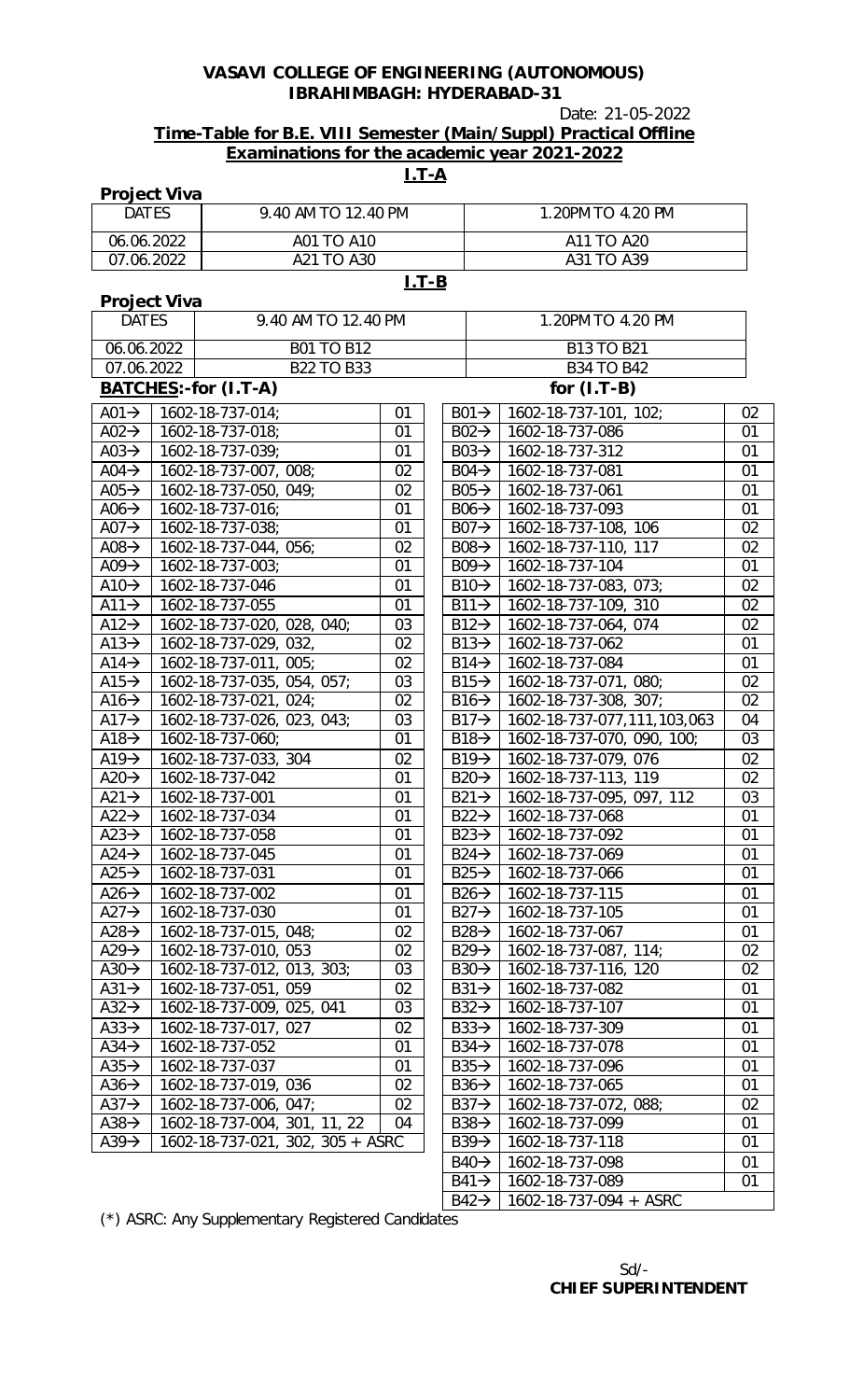Date: 21-05-2022

## **Time-Table for B.E. VIII Semester (Main/Suppl) Practical Offline Examinations for the academic year 2021-2022**

### **ECE-A**

## **Project Viva**

| <b>DATES</b> | 9.00 AM TO 12.00 NOON | 12.00 NOON TO 3.00 PM | 3.00 PM TO 6.00 PM                 |
|--------------|-----------------------|-----------------------|------------------------------------|
| 09.06.2022   | A01 TO A04            | A05 TO A08            | A09 TO A13                         |
| 10.06.2022   | A14 TO A17            | A18 TO A21            | A <sub>22</sub> TO A <sub>25</sub> |

## **ECE-B**

| <b>DATES</b> | 9.00 AM TO 12.00 NOON   12.00 NOON TO 3.00 PM |                   | 3.00 PM TO 6.00 PM |
|--------------|-----------------------------------------------|-------------------|--------------------|
| 09.06.2022   | <b>B01 TO B04</b>                             | <b>B05 TO B08</b> | <b>B09 TO B12</b>  |
| 10.06.2022   | <b>B13 TO B16</b>                             | <b>B17 TO B20</b> | <b>B21 TO B23</b>  |

**BATCHES:**-for (ECE-A) for (ECE-B)

**Project/Internship**

| A01 $\rightarrow$ | 1602-18-735-002, 009, 016 | 03 | $B01 \rightarrow$ | 1602-18-735-092, 088, 120 | 03              |
|-------------------|---------------------------|----|-------------------|---------------------------|-----------------|
| A02 $\rightarrow$ | 1602-18-735-303, 037, 047 | 03 | $B02 \rightarrow$ | 1602-18-735-067, 113, 117 | 03              |
| A03 $\rightarrow$ | 1602-18-735-051, 053, 041 | 03 | $B03 \rightarrow$ | 1602-18-735-083, 078      | 02              |
| A04 $\rightarrow$ | 1602-18-735-004, 038, 034 | 03 | $B04 \rightarrow$ | 1602-18-735-118, 112, 072 | 03              |
| A05 $\rightarrow$ | 1602-18-735-001, 011, 057 | 03 | $B05 \rightarrow$ | 1602-18-735-065, 114, 064 | $\overline{03}$ |
| A06 $\rightarrow$ | 1602-18-735-007, 058, 054 | 03 | $B06 \rightarrow$ | 1602-18-735-311, 080, 090 | $\overline{03}$ |
| A07 $\rightarrow$ | 1602-18-735-042, 020, 010 | 03 | $B07 \rightarrow$ | 1602-18-735-109, 077, 099 | $\overline{03}$ |
| A08 $\rightarrow$ | 1602-18-735-019, 005, 030 | 03 | $B08 \rightarrow$ | 1602-18-735-093, 107, 308 | $\overline{03}$ |
| A09 $\rightarrow$ | 1602-18-735-003, 055, 029 | 03 | $B09 \rightarrow$ | 1602-18-735-101, 103, 309 | 03              |
| A10 $\rightarrow$ | 1602-18-735-018, 052, 022 | 03 | $B10 \rightarrow$ | 1602-18-735-076, 075, 087 | $\overline{03}$ |
| A11 $\rightarrow$ | 1602-18-735-013, 044, 024 | 03 | $B11 \rightarrow$ | 1602-18-735-108, 119, 111 | $\overline{03}$ |
| A12 $\rightarrow$ | 1602-18-735-045, 027, 046 | 03 | $B12 \rightarrow$ | 1602-18-735-110, 100, 082 | $\overline{03}$ |
| A13 $\rightarrow$ | 1602-18-735-043, 036, 028 | 03 | $B13 \rightarrow$ | 1602-18-735-106, 312, 105 | $\overline{03}$ |
| A14 $\rightarrow$ | 1602-18-735-056, 048, 006 | 03 | $B14 \rightarrow$ | 1602-18-735-307, 098, 061 | 03              |
| A15 $\rightarrow$ | 1602-18-735-025, 305      | 02 | $B15\rightarrow$  | 1602-18-735-063, 074, 089 | $\overline{03}$ |
| A16 $\rightarrow$ | 1602-18-735-012, 017, 021 | 03 | $B16 \rightarrow$ | 1602-18-735-068, 104, 069 | $\overline{03}$ |
| A17 $\rightarrow$ | 1602-18-735-050, 039, 026 | 03 | $B17 \rightarrow$ | 1602-18-735-094, 097, 084 | $\overline{03}$ |
| A18 $\rightarrow$ | 1602-18-735-032, 033, 035 | 03 | $B18 \rightarrow$ | 1602-18-735-070, 310, 079 | 03              |
| A19 $\rightarrow$ | 1602-18-735-049, 040, 008 | 03 | $B19 \rightarrow$ | 1602-18-735-071, 116, 115 | 03              |
| A20 $\rightarrow$ | 1602-18-735-023, 015      | 02 | $B20 \rightarrow$ | 1602-18-735-095, 096, 102 | 03              |
| A21 $\rightarrow$ | 1602-18-735-301, 302, 304 | 03 | $B21 \rightarrow$ | 1602-18-735-062, 066, 085 | 03              |
| A22 $\rightarrow$ | 1602-18-735-014, 306      | 02 | $B22 \rightarrow$ | 1602-18-735-073, 086, 091 | 03              |
| A23 $\rightarrow$ | 1602-18-735-031           | 01 | $B23 \rightarrow$ | 1602-18-735-081 + ASRC    |                 |
| $A24 \rightarrow$ | 1602-18-735-059           | 01 |                   |                           |                 |
| $A25 \rightarrow$ | 1602-18-735-060+ ASRC     |    |                   |                           |                 |

(\*) ASRC: Any Supplementary Registered Candidates

## Sd/- **CHIEF SUPERINTENDENT**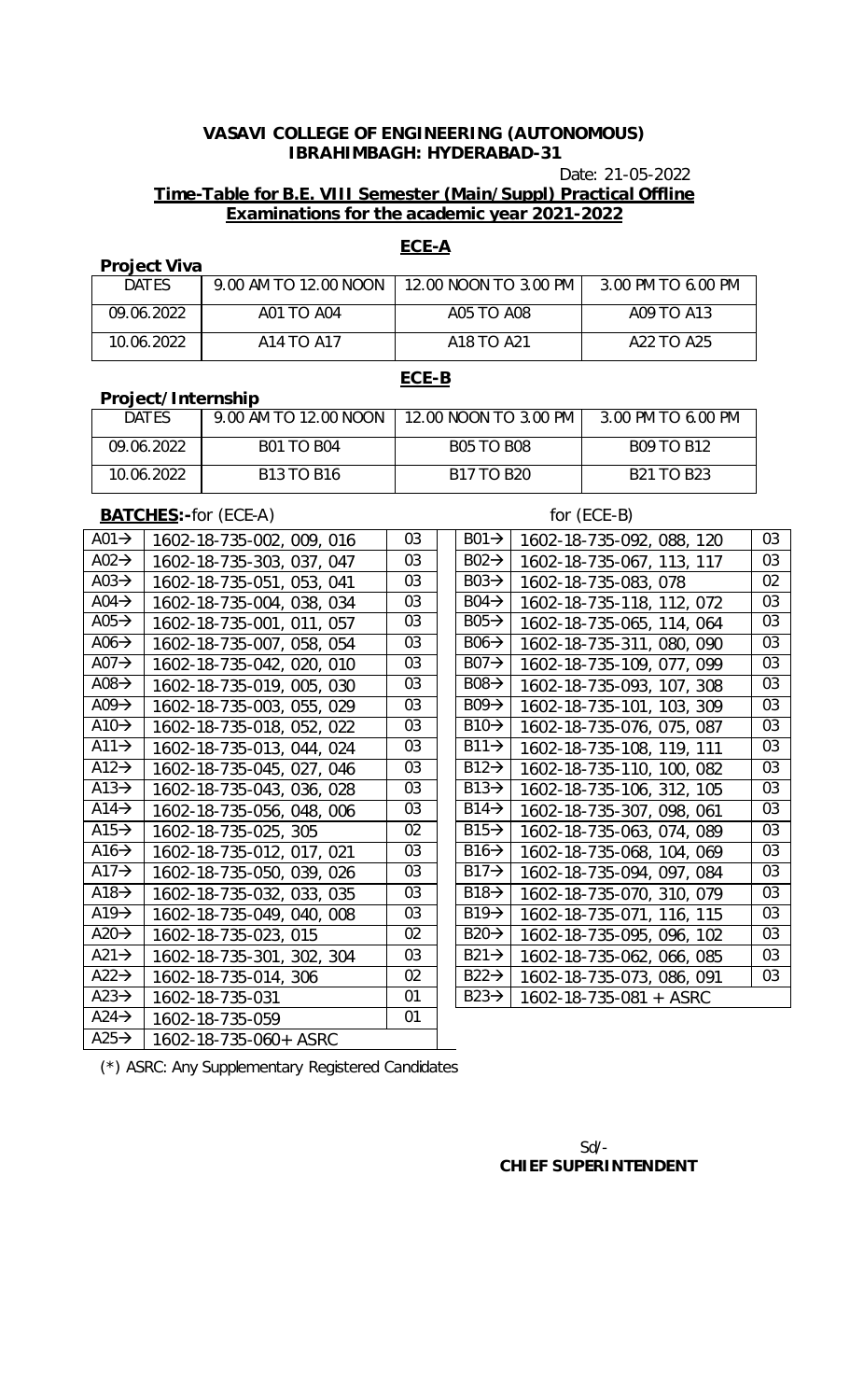# **REVISED**

# Date: 23-05-2022

## **Time-Table for B.E. VIII Semester (Main/Suppl) Practical Offline Examinations for the academic year 2021-2022**

### **Project Viva**

| <b>DATES</b> | 10.00 AM TO 1.00 PM | 2.00 PM TO 5.00 PM |
|--------------|---------------------|--------------------|
| 06-06-2022   | <b>B01 TO B04</b>   | <b>B05 TO B009</b> |
| 07-06-2022   | <b>B10 TO B13</b>   | <b>B14 TO B17</b>  |

## **BATCHES: -**

| $B1 \rightarrow$            | 1602-17-734-005,1602-17-734-050,1602-18-734-002,1602-18-734-009     | 04 |
|-----------------------------|---------------------------------------------------------------------|----|
| $B2 \rightarrow$            | 1602-17-734-055,1602-18-734-001,1602-18-734-011,1602-18-734-015     | 04 |
| $B3\rightarrow$             | 1602-18-734-003,1602-18-734-016,1602-18-734-017,1602-18-734-018     | 04 |
| $B4 \rightarrow$            | 1602-18-734-004, 1602-18-734-019, 1602-18-734-020, 1602-18-734-029  | 04 |
| $B5\rightarrow$             | 1602-18-734-006,1602-18-734-031,1602-18-734-038,1602-18-734-052     | 04 |
| $B6 \rightarrow$            | 1602-18-734-007, 1602-18-734-032, 1602-18-734-041, 1602-18-734-302  | 04 |
| $B7 \rightarrow$            | 1602-18-734-008, 1602-18-734-036, 1602-18-734-051, 1602-18-734-303  | 04 |
| $B8 \rightarrow$            | 1602-18-734-010, 1602-18-734-049, 1602-18-734-050, 1602-18-734-304  | 04 |
| $B9 \rightarrow$            | 1602-18-734-012, 1602-18-734-013, 1602-18-734-054, 1602-18-734-060  | 04 |
| $B10 \rightarrow$           | 1602-18-734-014, 1602-18-734-021, 1602-18-734-305, 1602-18-734-306  | 04 |
| $B11 \rightarrow$           | 1602-18-734-022,1602-18-734-023,1602-18-734-024,1602-18-734-034     | 04 |
| $B12 \rightarrow$           | 1602-18-734-025, 1602-18-734-027, 1602-18-734-028, 1602-18-734-033  | 04 |
| $\overline{B}13\rightarrow$ | 1602-18-734-035, 1602-18-734-037, 1602-18-734-039, 1602-18-734-040  | 04 |
| $B14 \rightarrow$           | 1602-18-734-042, 1602-18-734-044, 1602-18-734-045, 1602-18-734-047  | 04 |
| $B15 \rightarrow$           | 1602-18-734-043,1602-18-734-048,1602-18-734-053,1602-18-734-055     | 04 |
| $B16 \rightarrow$           | 1602-18-734-057, 1602-18-734-058, 1602-18-734-059, 1602-18-734-301  | 04 |
| $B17 \rightarrow$           | 1602-18-734-005, 1602-18-734-026, 1602-18-734-030, 1602-18-734-046+ | 04 |
|                             | <b>ASRC</b>                                                         |    |

(\*) ASRC: Any Supplementary Registered Candidates

**CHIEF SUPERINTENDENT** 

# **EEE**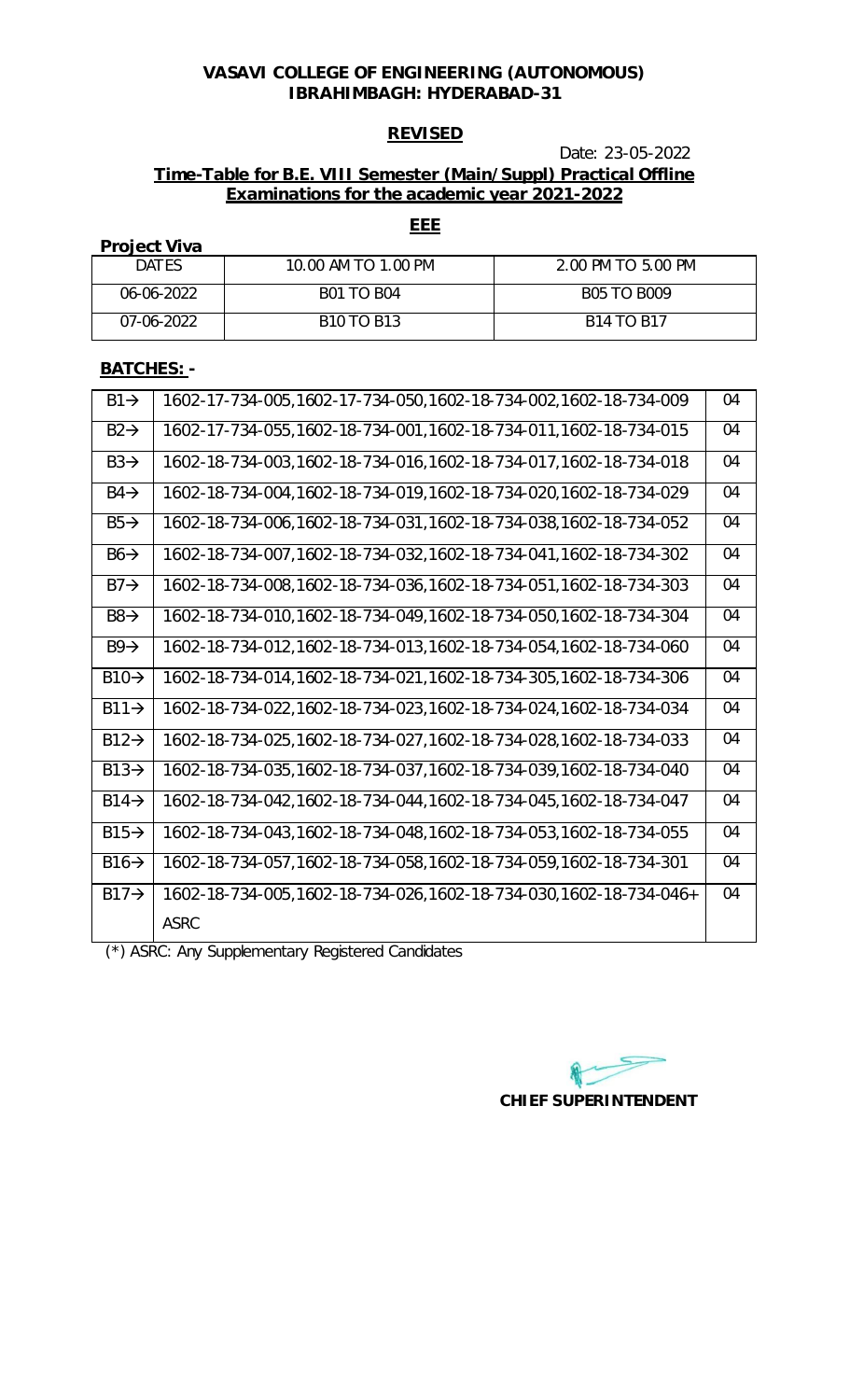Date: 21-05-2022

## **Time-Table for B.E. VIII Semester (Main/Suppl) Practical Offline Examinations for the academic year 2021-2022**

# **MECH-A**

| <b>Project Viva</b> |                       |                       |                                    |
|---------------------|-----------------------|-----------------------|------------------------------------|
| <b>DATES</b>        | 9.00 AM TO 12.00 NOON | 12.00 NOON TO 3.00 PM | 3.00 PM TO 6.00 PM                 |
| 09.06.2022          | A01 TO A09            | A10 TO A18            | A <sub>19</sub> TO A <sub>27</sub> |

## **Project Viva**

# **MECH-B**

| <b>DATES</b> | 9.00 AM TO 12.00 NOON | 12.00 NOON TO 3.00 PM | 3.00 PM TO 6.00 PM |
|--------------|-----------------------|-----------------------|--------------------|
| 10.06.2022   | <b>B01 TO B07</b>     | <b>B08 TO B15</b>     | <b>B16 TO B22</b>  |

## **BATCHES:**-for Mechanical-A **for Mechanical-B**

| $A01 \rightarrow$ | 1602-18-736-027, 011            | 02 | $B01 \rightarrow$ | 1602-18-736-061, 064, 065 | 03 |
|-------------------|---------------------------------|----|-------------------|---------------------------|----|
| A02 $\rightarrow$ | 1602-18-736-303, 043, 049       | 03 | $B02 \rightarrow$ | 1602-18-736-062, 084, 102 | 03 |
| A03 $\rightarrow$ | 1602-18-736-050, 058, 055       | 03 | $B03 \rightarrow$ | 1602-18-736-063, 071, 312 | 03 |
| A04 $\rightarrow$ | 1602-18-736-052, 017, 001       | 03 | $B04 \rightarrow$ | 1602-18-736-066, 081, 117 | 03 |
| $A05 \rightarrow$ | 1602-18-736-018, 015, 059       | 03 | $B05 \rightarrow$ | 1602-18-736-067, 072, 112 | 03 |
| A06 $\rightarrow$ | 1602-18-736-301, 025, 016       | 03 | $B06 \rightarrow$ | 1602-18-736-068, 070, 111 | 03 |
| A07 $\rightarrow$ | 1602-18-736-026, 031, 029       | 03 | $B07 \rightarrow$ | 1602-18-736-073, 077, 078 | 03 |
| $A08 \rightarrow$ | 1602-18-736-005, 010, 023       | 03 | $B08 \rightarrow$ | 1602-18-736-074, 079      | 02 |
| $A09 \rightarrow$ | 1602-18-736-004, 006, 012       | 03 | $B09 \rightarrow$ | 1602-18-736-076, 086, 082 | 03 |
| A10 $\rightarrow$ | 1602-18-736-022, 028, 020       | 03 | $B10 \rightarrow$ | 1602-18-736-082, 093, 310 | 03 |
| $A11 \rightarrow$ | 1602-18-736-021, 032, 008       | 03 | $B11 \rightarrow$ | 1602-18-736-083, 085, 104 | 03 |
| $A12 \rightarrow$ | 1602-18-736-057, 047, 035       | 03 | $B12 \rightarrow$ | 1602-18-736-087, 096, 100 | 03 |
| $A13 \rightarrow$ | 1602-18-736-048, 039, 037       | 03 | $B13 \rightarrow$ | 1602-18-736-089, 114, 119 | 03 |
| $A14 \rightarrow$ | 1602-18-736-304, 040, 038       | 03 | $B14 \rightarrow$ | 1602-18-736-098           | 02 |
| $A15 \rightarrow$ | 1602-18-736-009, 046            | 02 | $B15 \rightarrow$ | 1602-18-736-103, 108, 110 | 03 |
| $A16 \rightarrow$ | 1602-17-736-305                 | 01 | $B16 \rightarrow$ | 1602-18-736-105, 109      | 02 |
| A17 $\rightarrow$ | 1602-17-736-008, 042            | 02 | $B17 \rightarrow$ | 1602-18-736-106, 116, 118 | 03 |
| A18 $\rightarrow$ | 1602-18-736-036, 045, 019       | 03 | $B18 \rightarrow$ | 1602-18-736-107, 120, 309 | 03 |
| $A19 \rightarrow$ | 1602-18-736-044, 053, 054       | 03 | $B19 \rightarrow$ | 1602-18-736-307, 308, 311 | 03 |
| $A20 \rightarrow$ | 1602-18-736-041, 002            | 02 | $B20 \rightarrow$ | 1602-18-736-102, 113, 090 | 03 |
| $A21 \rightarrow$ | 1602-18-736-042                 | 01 | $B21 \rightarrow$ | 1602-18-736-091, 092, 097 | 03 |
| $A22 \rightarrow$ | 1602-18-736-302, 014, 003       | 03 | $B22 \rightarrow$ | 1602-17-736-065 + ASRC    |    |
| $A23 \rightarrow$ | 1602-18-736-033, 034            | 02 |                   |                           |    |
| $A24 \rightarrow$ | 1602-18-736-056, 024, 030       | 03 |                   |                           |    |
| $A25 \rightarrow$ | 1602-18-736-305                 | 01 |                   |                           |    |
| $A26 \rightarrow$ | 1602-18-736-007                 | 01 |                   |                           |    |
| $A27 \rightarrow$ | 1602-18-736-306, 013, 051+ ASRC |    |                   |                           |    |

(\*) ASRC: Any Supplementary Registered Candidates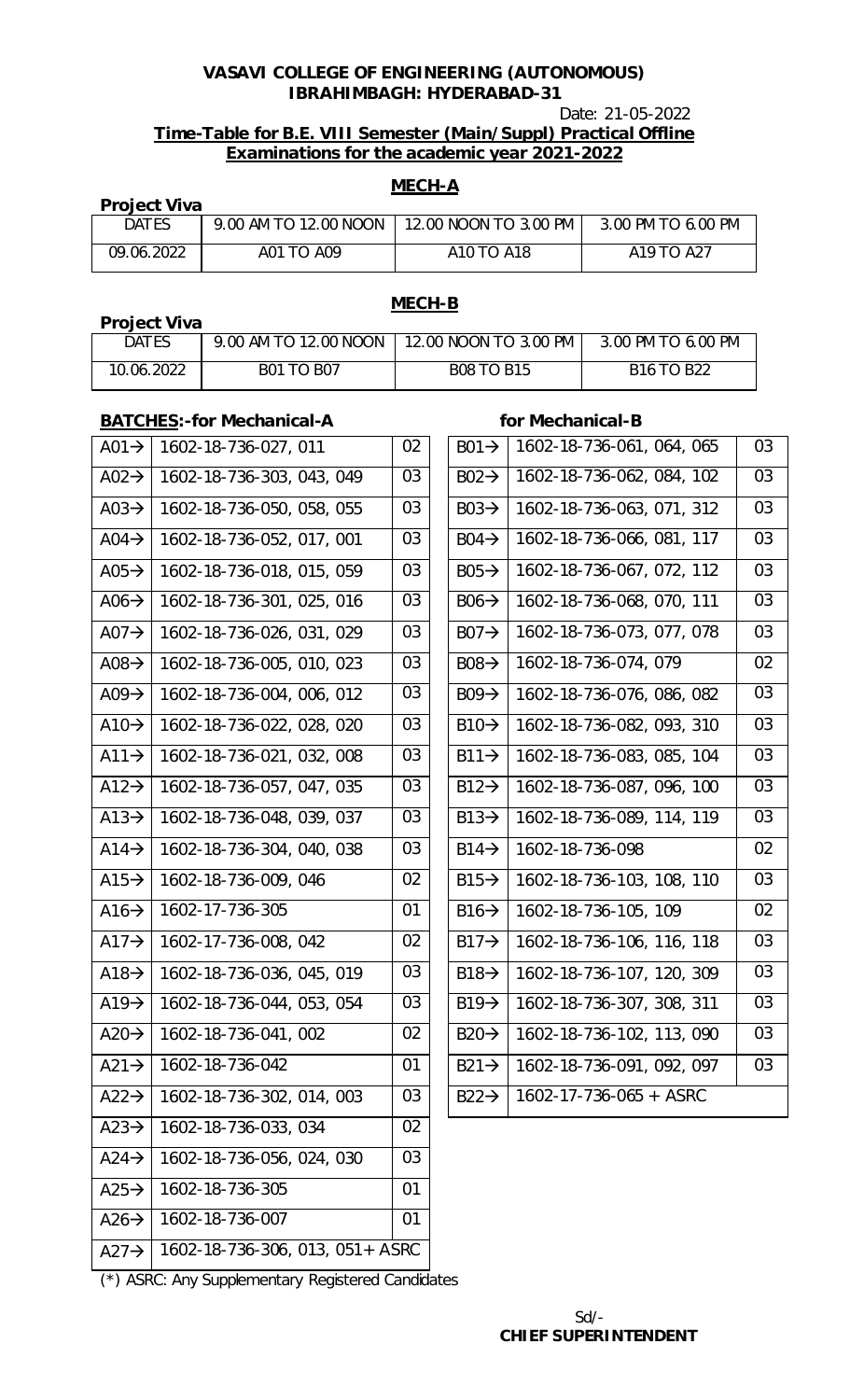Date: 21-05-2022

## **Time-Table for B.E. VIII Semester (Main/Suppl) Practical Offline Examinations for the academic year 2021-2022**

| <b>CSE-A</b>                           |                     |                                         |          |                                       |            |                                                         |          |
|----------------------------------------|---------------------|-----------------------------------------|----------|---------------------------------------|------------|---------------------------------------------------------|----------|
|                                        | <b>Project Viva</b> |                                         |          |                                       |            |                                                         |          |
|                                        | <b>DATES</b>        | 9.40 AM TO 12.40 PM                     |          |                                       |            | 1.00 PM TO 4.00 PM                                      |          |
|                                        | 06.06.2022          | A1 TO A11                               |          |                                       | A12 TO A21 |                                                         |          |
|                                        | 07.06.2022          | A22 TO A31                              |          |                                       |            | A32 TO A42                                              |          |
|                                        |                     |                                         | $CSE-B$  |                                       |            |                                                         |          |
|                                        | <b>Project Viva</b> |                                         |          |                                       |            |                                                         |          |
|                                        | <b>DATES</b>        | 9.40 AM TO 12.40 PM                     |          |                                       |            | 1.00 PM TO 4.00 PM                                      |          |
|                                        | 08.06.2022          | <b>B1 TO B11</b>                        |          |                                       |            | B12 TO B21                                              |          |
|                                        | 09.06.2022          | <b>B22 TO B31</b>                       |          |                                       |            | <b>B32 TO B42</b>                                       |          |
|                                        |                     | BATCHES:-for (CSE-A)                    |          |                                       |            | for (CSE-B)                                             |          |
|                                        |                     | A01 $\rightarrow$   1602-18-733-017,034 | 02       |                                       |            | $\overline{B01 \rightarrow 1602}$ -18-733-062, 077, 085 | 03       |
| $A02 \rightarrow$                      |                     | 1602-18-733-042,026                     | 02       |                                       |            | $B02 \rightarrow 1602 - 18 - 733 - 063$ , 098           | 02       |
| $A03 \rightarrow$                      |                     | 1602-18-733-030,039                     | 02       | $B03 \rightarrow$                     |            | 1602-18-733-066, 082                                    | 02       |
| $A04 \rightarrow$                      |                     | 1602-18-733-035                         | 01       | $B04 \rightarrow$                     |            | 1602-18-733-067, 095                                    | 02       |
| A05 $\rightarrow$                      |                     | 1602-18-733-301, 302                    | 02       | $B05 \rightarrow$                     |            | 1602-18-733-068,310                                     | 02       |
| A06 $\rightarrow$                      |                     | 1602-18-733-305,033                     | 02       | $B06 \rightarrow$                     |            | 1602-18-733-069, 086                                    | 02       |
| A07 $\rightarrow$                      |                     | 1602-18-733-006,008                     | 02       | $BO7 \rightarrow$                     |            | 1602-18-733-070, 089                                    | 02       |
| A08 $\rightarrow$                      |                     | 1602-18-733-304,007                     | 02       | $B08 \rightarrow$                     |            | 1602-18-733-071, 079                                    | 02       |
| A09 $\rightarrow$                      |                     | 1602-18-733-050, 051                    | 02       | $B09 \rightarrow$                     |            | 1602-18-733-072                                         | 01       |
| A10 $\rightarrow$                      |                     | 1602-18-733-040, 052                    | 02       | $B10 \rightarrow$                     |            | 1602-18-733-073                                         | 01       |
| A11 $\rightarrow$                      |                     | 1602-18-733-032, 053                    | 02       | $B11 \rightarrow$                     |            | 1602-18-733-074                                         | 01       |
| A12 $\rightarrow$                      |                     | 1602-18-733-002, 012                    | 02       | $B12 \rightarrow$                     |            | 1602-18-733-075                                         | 01       |
| A13 $\rightarrow$                      |                     | 1602-18-733-016, 306                    | 02       | $B13 \rightarrow$                     |            | 1602-18-733-076, 102                                    | 02       |
| A14 $\rightarrow$                      |                     | 1601-18-733-021, 023                    | 02       | $B14 \rightarrow$                     |            | 1602-18-733-078                                         | 01       |
| $A15 \rightarrow$                      |                     | 1602-18-733-303, 049                    | 02       | $B15 \rightarrow$                     |            | 1602-18-733-080                                         | 01       |
| A16 $\rightarrow$                      |                     | 1602-18-733-010, 018                    | 02       | $B16 \rightarrow$                     |            | 1602-18-733-081, 114                                    | 02       |
| A17 $\rightarrow$                      |                     | 1602-18-733-001                         | 01       | $B17 \rightarrow$                     |            | 1602-18-733-064, 083, 109                               | 03       |
| A18 $\rightarrow$                      |                     | 1602-18-733-003                         | 01       | $B18 \rightarrow$                     |            | 1602-18-733-084                                         | 01       |
| A19 $\rightarrow$                      |                     | 1602-18-733-004, 022                    | 02       | $B19 \rightarrow$                     |            | 1602-18-733-087                                         | 01       |
| A20 $\rightarrow$                      |                     | 1602-18-733-005, 037                    | 02       | $B20 \rightarrow$                     |            | 1602-18-733-088                                         | 01       |
| A21 $\rightarrow$                      |                     | 1602-18-733-011                         | 01       | $B21 \rightarrow$                     |            | 1602-18-733-090                                         | 01       |
| A22 $\rightarrow$                      |                     | 1602-18-733-013                         | 01       | $B22 \rightarrow$                     |            | 1602-18-733-091, 113                                    | 02       |
| A23 $\rightarrow$                      |                     | 1602-18-733-015                         | 01       | $B23\rightarrow$                      |            | 1602-18-733-092                                         | 01       |
| $A24 \rightarrow$                      |                     | 1602-18-733-019                         | 01       | $B24 \rightarrow$                     |            | 1602-18-733-093                                         | 01       |
| A25 $\rightarrow$                      |                     | 1602-18-733-014, 020                    | 02       | $B25 \rightarrow$                     |            | 1602-18-733-096,036                                     | 02       |
| A26 $\rightarrow$                      |                     | 1602-18-733-041, 025                    | 02       | $B26 \rightarrow$                     |            | 1602-18-733-097,116                                     | 02       |
| A27 $\rightarrow$                      |                     | 1602-18-733-024                         | 01       | $B27 \rightarrow$                     |            | 1602-18-733-099                                         | 01       |
| A28 $\rightarrow$                      |                     | 1602-18-733-027                         | 01       | $B28 \rightarrow$                     |            | 1602-18-733-100, 105                                    | 02       |
| $A29 \rightarrow$                      |                     | 1602-18-733-028, 045                    | 02       | $B29 \rightarrow$                     |            | 1602-18-733-103,106                                     | 02       |
| A30 $\rightarrow$                      |                     | 1602-18-733-029                         | 01       | $B30 \rightarrow$                     |            | 1602-18-733-104                                         | 01       |
| $A31 \rightarrow$                      |                     | 1602-18-733-031                         | 01       |                                       |            | 1602-18-733-094,112                                     | 02       |
|                                        |                     |                                         |          | $B31 \rightarrow$                     |            |                                                         |          |
| $A32 \rightarrow$<br>A33 $\rightarrow$ |                     | 1602-18-733-061<br>1602-18-733-038, 047 | 01<br>02 | $B32 \rightarrow$<br>$B33\rightarrow$ |            | 1602-18-733-108<br>1602-18-733-110                      | 01<br>01 |
|                                        |                     |                                         |          |                                       |            |                                                         |          |
| $A34 \rightarrow$                      |                     | 1602-18-733-043                         | 01       | $B34 \rightarrow$                     |            | 1602-18-733-111,309                                     | 02       |
| A35 $\rightarrow$                      |                     | 1602-18-733-044                         | 01       | $B35\rightarrow$                      |            | 1602-18-733-115                                         | 01       |
| A36 $\rightarrow$                      |                     | 1602-18-733-048                         | 01       | $B36 \rightarrow$                     |            | 1602-18-733-117, 065                                    | 02       |
| A37 $\rightarrow$                      |                     | 1602-18-733-055                         | 01       | $B37 \rightarrow$                     |            | 1602-18-733-118, 121                                    | 02       |
| A38 $\rightarrow$                      |                     | 1602-18-733-056, 060                    | 02       | $B38 \rightarrow$                     |            | 1602-18-733-119                                         | 01       |
| A39 $\rightarrow$                      |                     | 1602-18-733-058                         | 01       | $B39 \rightarrow$                     |            | 1602-18-733-120, 308                                    | 02       |
| A40 $\rightarrow$                      |                     | 1602-18-733-059                         | 01       | $B40 \rightarrow$                     |            | 1602-18-733-307                                         | 01       |
| $A41 \rightarrow$                      |                     | 1602-18-733-054                         | 01       | $B41 \rightarrow$                     |            | 1602-18-733-311                                         | 01       |
| $A42 \rightarrow$                      |                     | 1602-18-733-057 + ASRC                  |          | $B42 \rightarrow$                     |            | 1602-18-733-312 + ASRC                                  |          |

(\*) ASRC: Any Supplementary Registered Candidates